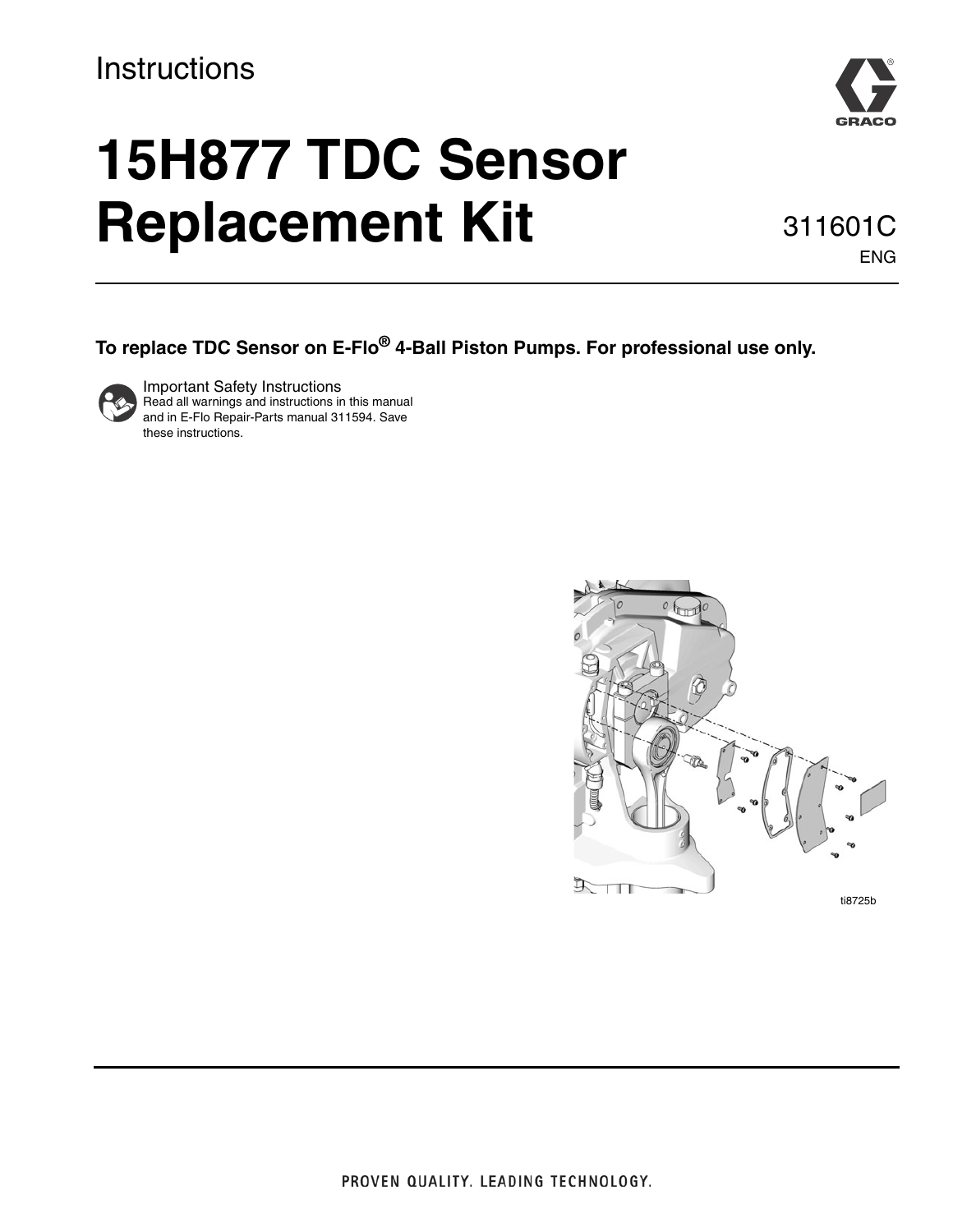# <span id="page-1-0"></span>**Pressure Relief Procedure**



System pressure can cause the pump to cycle unexpectedly, which could result in serious injury from splashing or moving parts.

- 1. Set START/STOP switch to STOP.
- 2. Push in SECURE DISABLE switch.
- 3. Open the back pressure regulator and all fluid drain valves in the system, having a waste container ready to catch drainage. Leave open until you are ready to pressurize system again.
- 4. Check that pressure gauges on fluid supply and return lines read zero. If gauges do not read zero, determine cause and carefully relieve pressure by VERY SLOWLY loosening a fitting. Clear obstruction before pressurizing system again.

### **Kit Parts**

**NOTE:** TDC Sensor Kit 15H877 includes the following parts to replace the TDC sensor. Parts included in the kit are marked with an asterisk, for example (12\*). Use all the new parts in the kit.

### **Ref.**

|       |          | No. Part No. Description               | Qtv |
|-------|----------|----------------------------------------|-----|
|       |          | 12* 116719 SCREW, 8-32 hex washer head | 12. |
|       | 25b* n/a | TDC SENSOR                             | 1.  |
| $33*$ | n/a      | <b>GASKET, circuit board</b>           | 1.  |

*Parts designated n/a are not available separately.*

## **Kit Installation**



- 1. Jog the motor to bring the stand side lower to the bottom of its stroke.
- 2. Relieve pressure, page [2.](#page-1-0)
- 3. Shut off electrical power to the unit.
- 4. Remove two screws (12) and the cover (32).
- 5. See FIG. 1. Remove six screws (12), the circuit board cover (34), and the gasket (33).
- 6. Disconnect the transducer cable (25a) from J1 on the circuit board (25c).
- 7. Disconnect the TDC cable (25b) from J2 on the circuit board (25c).
- 8. Disconnect the IS circuit field wire from J2 and J3. See the Electrical Schematic in the E-Flo Repair-Parts manual 311594.
- 9. Remove four screws (12) and the circuit board (25c).
- 10. Unscrew the TDC sensor (25b) from the gear housing.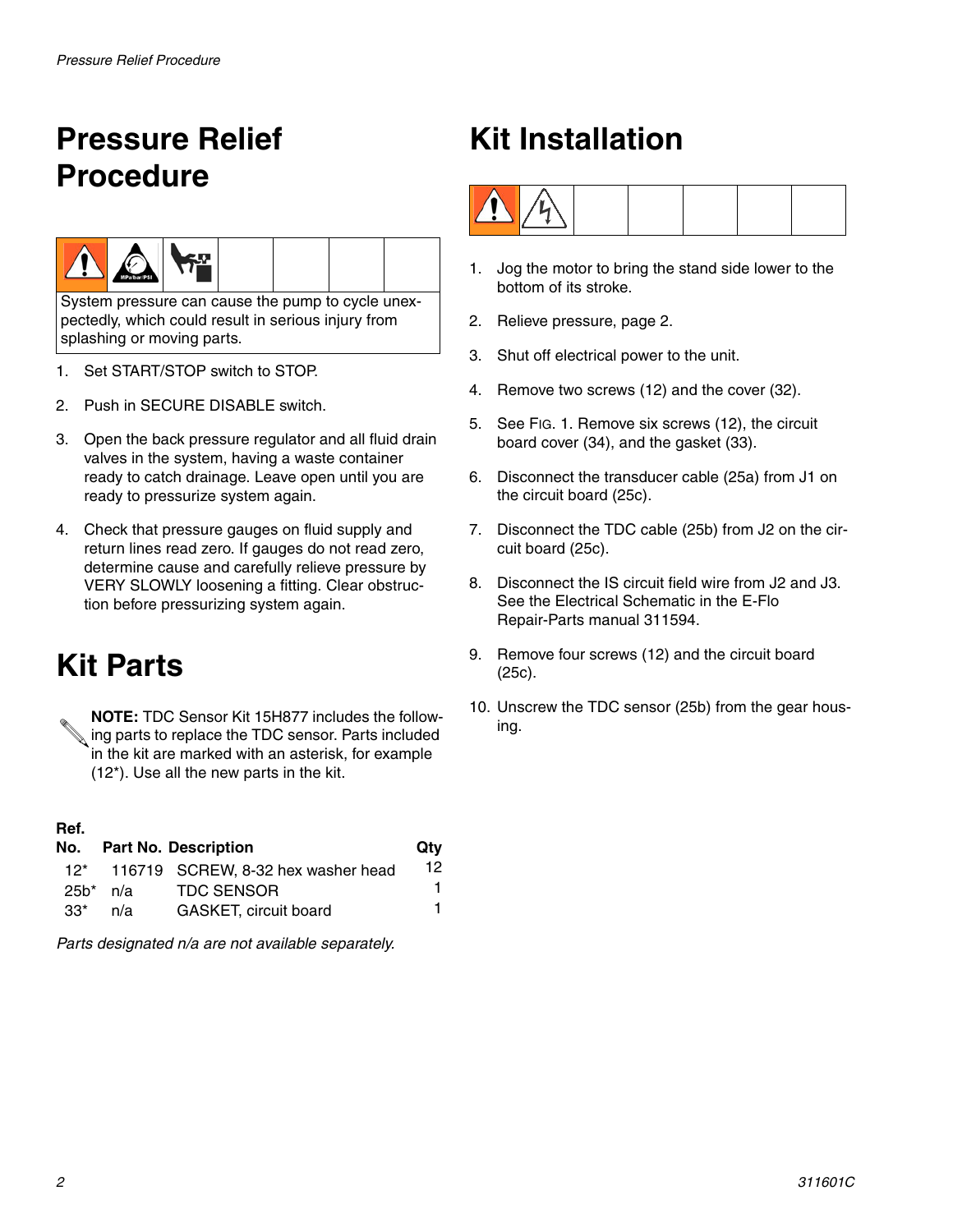11. Apply pipe sealant and screw the TDC sensor (25b\*) into the gear housing. Torque to 66-78 in-lb (7.4-8.8 N•m).

**NOTE:** TDC sensor nuts are locked in place to ensure correct positioning. Do not adjust.

- 12. Install the circuit board (25c) using four screws  $(12^*)$ .
- 13. Reconnect the TDC cable (25b\*) to J2 on the circuit board (25c).
- $1\overrightarrow{1}$  Torque to 66-78 in-lb (7.4-8.8 N•m).
- 14. Reconnect the transducer cable (25a) to J1 on the circuit board (25c).
- 15. Reconnect the IS circuit field wire to J2 and J3. See the Electrical Schematic in the E-Flo Repair-Parts manual 311594.
- 16. Install the new gasket (33\*), the circuit board cover (34), and six screws (12\*).
- 17. Reinstall the cover (32) with two screws (12\*).







### **FIG. 1. TDC Sensor Kit**